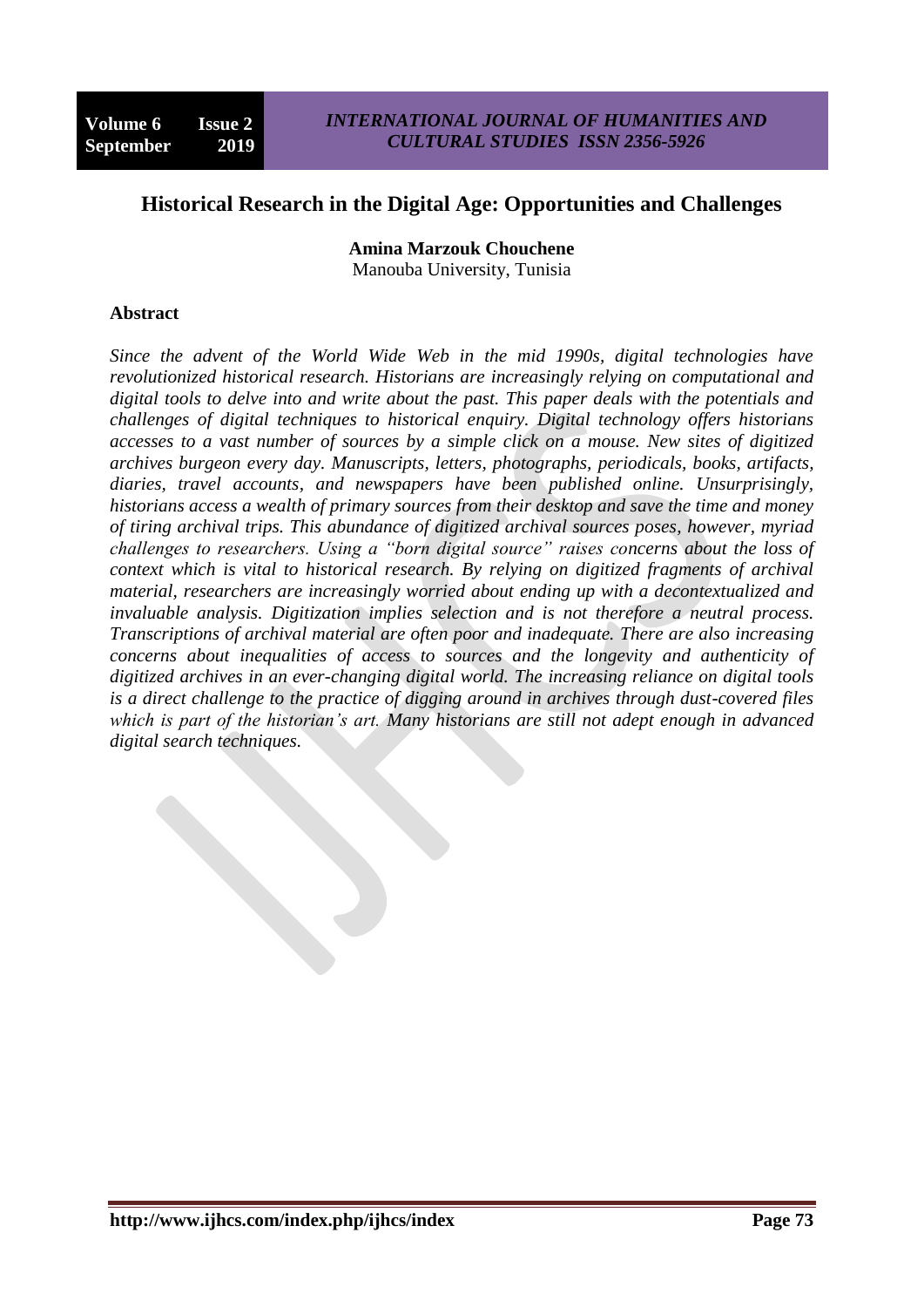#### **Introduction**

Historians have long complained of the scarcity of sources and the high costs and fatigue of archival trips. The digital age with its tremendous computational tools and electronic resources revolutionized historical research. There is a remarkable "paradigm shift from a culture of scarcity to a culture of abundance."<sup>1</sup>History researchers have access now to an unprecedented wealth of primary sources that have been traditionally housed in remote archives. Diaries, letters, manuscripts, newspapers, and other records have been digitized and made available online. Some of these sources used to be inaccessible due to their fragility. An ever-increasing number of eBooks and online journals are freely accessible. Not only do history researchers have access to an unprecedented bountifulness of sources but also they are reaping the benefits of the new digital tools. Laptops and digital cameras have greatly facilitated note-taking and the collection of sources. It comes as no surprise that an increasing number of researchers are being lured to history. These benefits which the digital revolution has brought into historical research should not, however, be overestimated. The ubiquitous reliance on computational tools and digital devices to probe into the past is fraught with challenges.

Digitized sources are often lifted from their original context. This leaves researchers with a serious lack of contextual information which is crucial to their understanding and analysis of sources. Digitization is also selective and dependent on commercial, financial, and political factors. It is therefore a subjective process. Researchers are often unaware of the non-digitized material and cannot determine its significance for their research. Digital reproductions are often poor and laden with errors. There are also increasing concerns about the longevity and truthfulness of digitized sources amid rapid software and hardware obsolescence. The increasing reliance on digital tools is also a direct challenge to the practice of digging around in archives through dust-covered files which is part of the historian's art. Many history researchers have limited knowledge of digital tools. This paper seeks to highlight the opportunities and challenges which the digital age presents for historical research. An analysis of this two-sided aspect of the digital age and its impact on historical research is inextricably linked to current debates about the present and future of digital history.

# **1.The Digital Revolution and Historical Research: Opportunities**

The increasing reliance on computational and digital tools offers history researchers many advantages. The digital age is widely praised for transforming access to an impressive abundance of archival sources on an unprecedented scale. This easy access is quite valuable to historical research which draws much of its prestige and originality from an extensive reliance on primary sources. Traditionally, researchers embark on exhausting and time consuming archival trips to dig into the past. They search catalogues, sift through numerous collections, lift heavy manuscripts, and ask for the advice and guidance of curators in order to gather primary sources. The digital age has changed this process of collecting archival material. Owing to the increasing application of digital tools to history, researchers access a wealth of

 $<sup>1</sup>$  Rosenzweig, "Scarcity or Abundance", 3.</sup>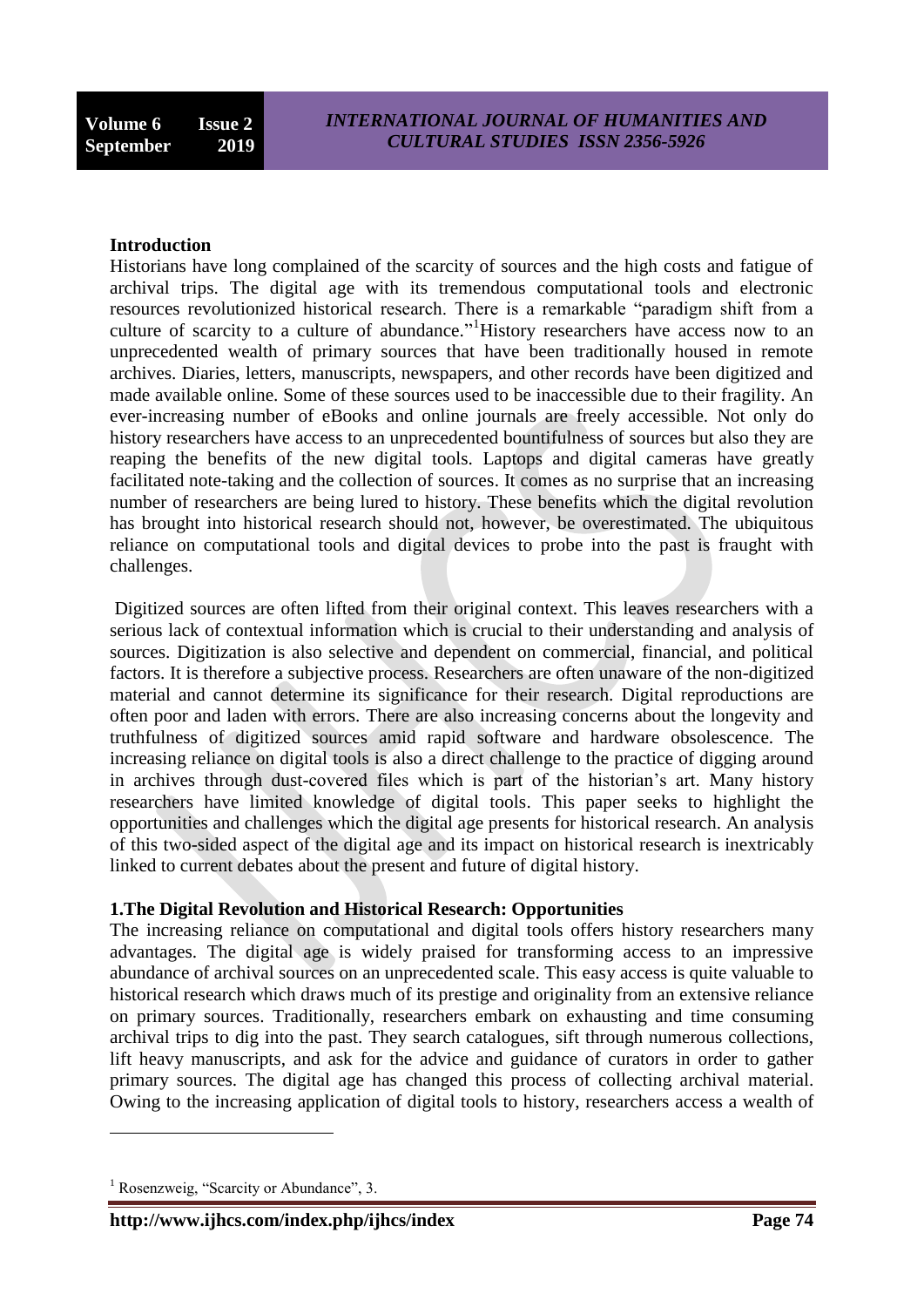primary sources that have been traditionally enclosed in distant archives. A considerable number of museums and archives are digitizing their collections at a rapid pace. New sites of digitized archives burgeon every day. Manuscripts, letters, photographs, periodicals, books, artifacts, diaries, travel accounts, and newspapers have been published online. Unsurprisingly, historians access well-mined primary sources from their desktop and save the time and money of tiring archival trips.

This wealth of sources is made accessible owing to a growing number of digitization projects. The Library of Congress's American Memory Project presents more than 8 million historical documents about four main eras of American history: The American Revolution and the New Nation (1775-1815), National Expansion and Reform (1815-1860), Civilization and Reconstruction (1860-1877) and the Gilded Age and Progressive Era (1878-1920). The digitized material include seminal documents such as the eighteenth and nineteenth amendments to the United States Constitution, the Bill of Rights (1791), the Declaration of Independence, several acts, treaties, photographs and other documents.<sup>2</sup> The Project (AMP) aims to enhance researchers, students, teachers, and public access to American memory.

In 2004, Google started to digitize books belonging to five major libraries as part of Google Books Library Project. The libraries, the so called Google 5, are the New York Public Library, the libraries of Harvard, Michigan, Oxford, and Stanford Universities. These libraries agreed to let Google digitize volumes from their printed book and serial collections in exchange for getting copies of the digitized material.<sup>3</sup>In 2015, Google devoted around \$ 200 million to scan and index 15 million books.<sup>4</sup> The digitized sources are so massive that there are increasing references to the Googlization of libraries.<sup>5</sup> A similar open-access project was announced at the same period by Bewster Kahle, Internet Archive. The latter is one of the largest repositories of digitized nineteenth century sources in the world.<sup>6</sup>

The abundance of digitized newspapers is also a ubiquitous feature of the digital revolution. ProQuest's Historical Newspapers offers access to some of the best known American newspapers of the past 200 years.<sup>7</sup> They have more than 45 premier titles covering topics such as the U.S Civil War, immigration, Westward expansion, industrial developments, race relations...<sup>8</sup> Trove, the most successful online library, offers researchers access to around 400 million sources.<sup>9</sup> Newspapers are digitized under the Australian Newspaper Digitization Program with the aim of enhancing users' access to the greatest number of digitized items.<sup>10</sup> The digitized newspapers cover Australian history from 1803 through the mid 20th century

<sup>&</sup>lt;sup>2</sup>Drexler, "Primary Documents in American History", The Library of Congress.

<sup>3</sup> Jones, "Google Books as a General Research Collection," 77.

<sup>4</sup> Maidenberg,, "The Race to Create a Digital Library,"2008.

<sup>5</sup> Miller, *Googlization of Libraries*, 109.

<sup>6</sup> Brewster,"The Internet Archive,"2.

 $<sup>7</sup>$  Mussel, Review of ProQuest Histororical Newspapers, 2011</sup>

<sup>8</sup> ProQuest Historical Newspapers .http://www.proquest.com/products-services/pq-hist-news.html

<sup>&</sup>lt;sup>9</sup> Shoemaker, "Making History Online,"4.

<sup>&</sup>lt;sup>10</sup> Digitized Newspapers and gazettes. *Trove Help Centre*. http://help.nla.gov.au/trove/using-trove/digitisednewspapers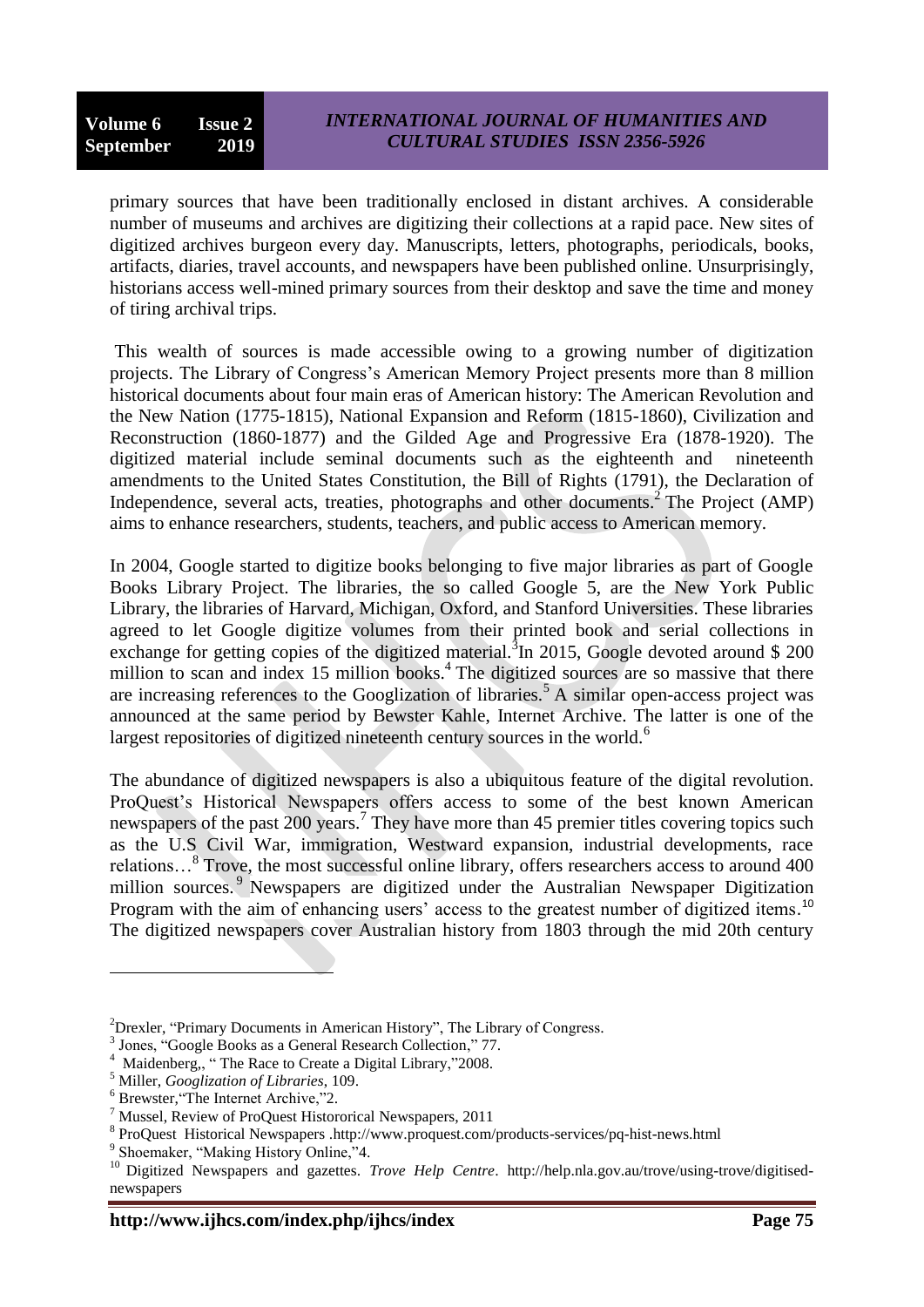and after. European Newspapers have made historical newspapers from 23 European libraries freely available online. The project was funded by the European Commission (EC) under the Competitiveness and Innovation Framework Programme. Cambridge Archive Editions, in partnership with East View Information Services, publishes research collections pertaining to the Near and Middle East, Slavic and Balkan regions and East and South East Asia covering various topics such as Arab nationalism, border mapping, constitutional affairs, minority rights, and maritime issues.<sup>11</sup> This growing digitization of primary sources means that archives are "being transferred to a digital brain".<sup>12</sup>

The digitization of primary sources has also contributed to a notable rise in the number of researchers visiting libraries websites to access digital collections. In 2015, the Library of Congress welcomed around 1.6 million onsite visitors and more than 482.5 million page views on the Library's web properties.<sup>13</sup>This remarkable increase in the use of libraries' websites leads to a growing circulation of sources that have been traditionally in analog format. An interesting case in point is the Library of Congress collection of early Edison motion pictures. Prior to the advent of the digital media and technologies, history researchers were compelled to make expensive trips to Washington, D.C to consult these pictures. The digital age has allowed students from Bangor, Maire, to Baja California to have instantaneous access to such source. 14

Digitization has also allowed access to fragile sources which are commonly withdrawn from public access. An interesting example is Women's Suffrage Banner Collection which consists of early  $20<sup>th</sup>$  century suffrage banners made by the Artist's Suffrage League<sup>15</sup>. A great number of the banners are embroidered with cotton velvet and blown silk often with appliqué lettering which is under the threat of disappearance.<sup>16</sup> The fragility of the banners led the imposition of restricted access to this unique collection. Digitization has made the material accessible again for scholarly use. It has therefore facilitated researchers' access to fragile sources and preserved them from the possible damage of repeated physical handling.<sup>17</sup>

Besides, an impressive number of dissertations, masters and honors theses from many universities are now available in open access repositories. Ethos, UK-Theses Online Service, provides the full text of over 100,000 PhD theses for immediate download from all UK PhD awarding institutions. Some academic journals such as Sage Open have peer-reviewed articles on social and behavioral sciences and the humanities freely available on the internet through

<u>.</u>

<sup>&</sup>lt;sup>11</sup> Langan, "The Use of Primary Source Material,"60.

<sup>&</sup>lt;sup>12</sup> Jeurgens, "The Scent of the Digital Archive", 10.

 $^{13}$  Fisher, Andrey, The Library of Congress by the Numbers in 2015, 2016.

<sup>14</sup> Cohen, *Digital History*, 84.

<sup>&</sup>lt;sup>15</sup> The Artist's Suffrage League was founded in 1907 by Sylvia Pankhurst. The League's members were mainly women artists who sought to campaign for British women's suffrage rights through posters, banners, and designed post cards.

<sup>16</sup> Screibmain, *A Companion to Digital Humanities,* 492.

 $17$  ibid.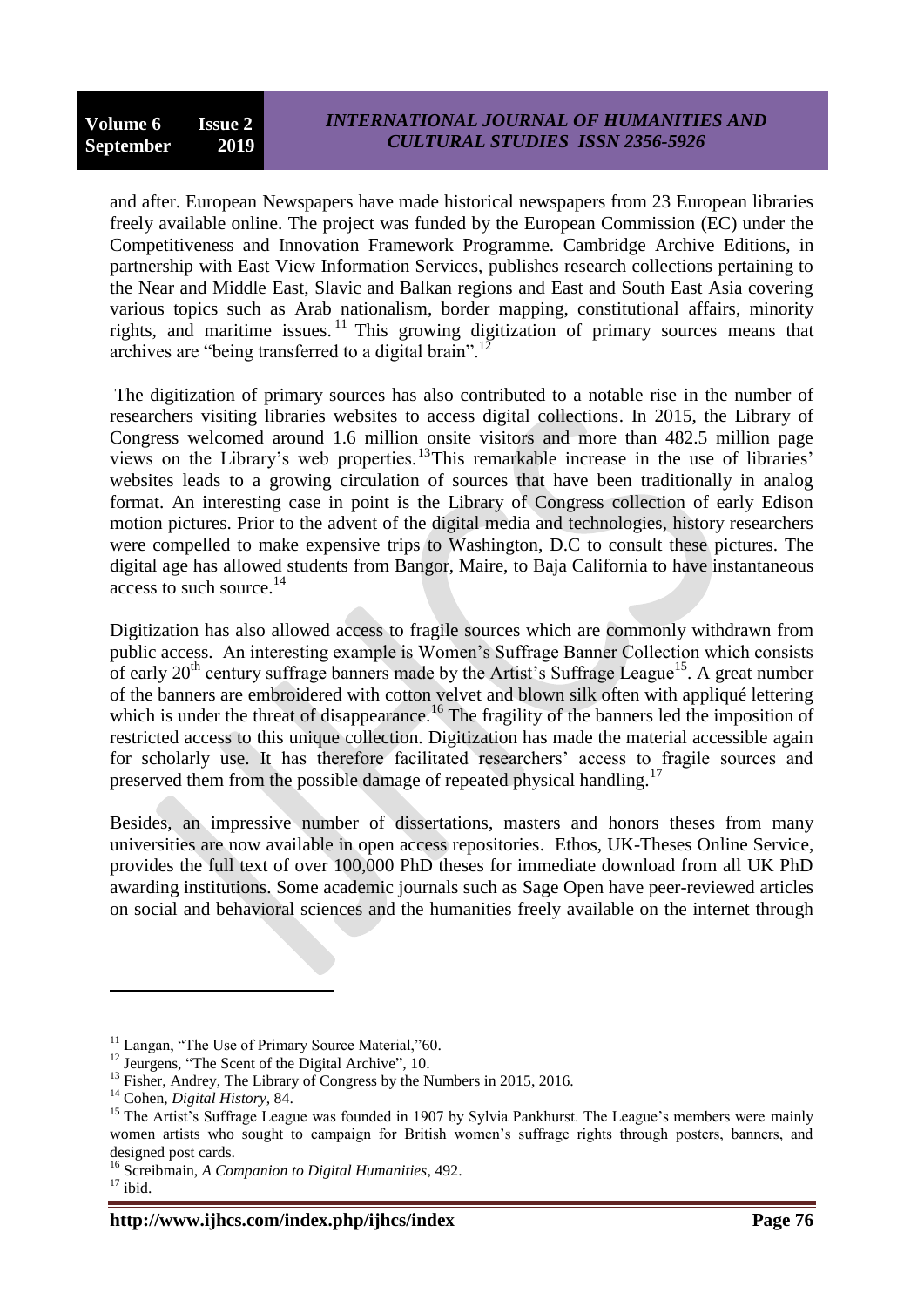open access. The latter rests "on the ethos that as a form of public good, knowledge is far more beneficial to all when it is shared and built upon".<sup>18</sup>

Online tools such as emails and blogs have facilitated communication and collaboration among researchers. Students, amateur or independent scholars can express themselves, interact with and exchange ideas with professional historians. <sup>19</sup>Laptops have also made historical research easier. The taking of notes in reading rooms using portable computers has become commonplace. Hence, researchers save time and take more organized and clear notes. Besides, digital cameras have become popular in reading rooms due to their declining costs and increasing ease of use. Researchers with limited time can cover more collection materials during their visit by photographing relevant materials for in-depth study later on. This means that they create their own personal archives. They no longer need to wait to get poor and expensive copies. In addition, digital cameras are reducing the damage which may be incurred by scanning. Physical handling, exposure to the light and heat generated by scanners may badly affect original documents mainly those which are already aged and deteriorating.<sup>20</sup>On this basis, digital cameras facilitate researchers' collection of material and are gentler on sources.

There is no doubt that history researchers have been increasingly reliant on digital tools and methods. They are reaping the benefits of an amazing number of digitized archival records which have been traditionally held in distant archives. They access now a wealth of primary sources from their desktops and save the time and money of tiring archival trips. There is also an increasing amount of secondary sources such as eBooks, theses, and journals available freely on the Internet. The growing digitization of sources has also allowed access to fragile material which has been inaccessible. This abundance of sources has led to a growth in the number of researchers visiting libraries' websites. History researchers from all over the world can now communicate and collaborate with each other regardless of distance. All of these advantages of the digital age have opened new potentials for historical research.

# **2.The Digital Revolution and Historical Research: Challenges**

This rosy aspect of the digital revolution and its beneficial impact on historical research needs however to be balanced. Working with digital sources raises increasing concerns about the loss of context. The latter not only affects researchers' understanding of the past but also their ability to determine the significance of the material they have access to.<sup>21</sup> Analogue archival material provides researchers with access to the context surrounding the collection. On the contrary, researchers relying on digital resources are constantly struggling with a serious lack of contextual information as digitized primary sources are often isolated from their original collections. This loss of context is highly problematic for historians' interpretation of the past and leads to "a vast void of knowledge filled by myth and speculation."<sup>22</sup>

<u>.</u>

<sup>&</sup>lt;sup>18</sup>Chan, "Open Access: Promises and Challenges of Scholarship in the Digital Age,"2009.

<sup>19</sup> Weller, *History in the Digital Age*, 12.

<sup>&</sup>lt;sup>20</sup> See Cox, "Machines in the Archives,"2007.

 $21$ Lee, "A framework for Contextual Information in Digital Collections,"100.

 $22$  Conway, "Preservation in the Digital World, 1996.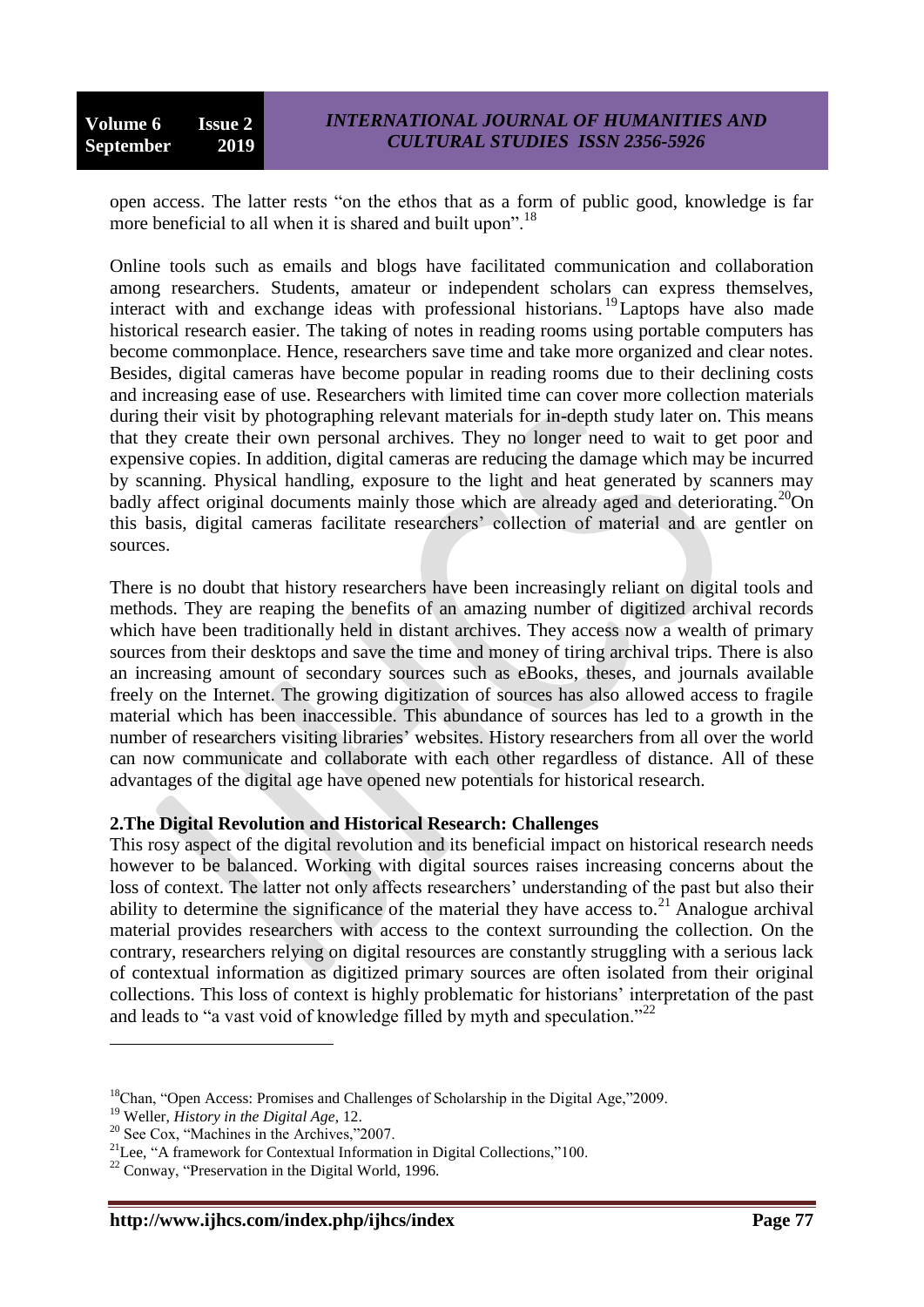It is also interesting to note that although modern technologies have facilitated researchers' use of primary sources, inequalities of access are still persistent. Researchers with limited funding cannot access some digitized sources which are only available through costly subscriptions. The British Newspaper Archives, which offers over 20 million searchable pages from more than 700 newspaper titles from the UK and Ireland, charges users £79.95 for a 12 month subscription. Unsurprisingly, researchers with limited funding cannot access these sources. Therefore, "the social divide seems to be a problem of the digital humanities at large" as only affluent Western institutions mainly Anglo-American universities can afford the open and free access to researchers.<sup>23</sup>On this basis, there continues to be inequalities in terms of access to sources between the North and South.

The digitization of primary sources also relies on selection which is dependent on commercial, financial, and political factors. It is not therefore a neutral process. Each institution has its own reasons and priorities for digitization. Selectors consider questions such as the content value of the collection, demand from users, intellectual property rights, issues of religious, ethnic or community sensibility and other technical aspects such as the possibility of digitization and the potential damages that can be incurred from this process.<sup>24</sup> Certainly, only some sections of analogue archives are presented online. Researchers may miss non-digitized material that may be of great significance to their historical enquiries. Consequently, this runs against researchers' rosy expectorations that all material have been converted into a digital format.

While there is a consensus that digitization has facilitated researchers' access to well mined sources, there are increasing doubts about its viability for long-term preservation. Terry Kuny commented that "digital collections facilitate access, but do not facilitate preservation. Being digital means being ephemeral. Digital places greater emphasis on the here and now rather than the long-term."<sup>25</sup> Steward Brand warned as well of the possible loss of information which may be incurred by the growing reliance on digital tools for preservation. Digital obsolescence threatens the storage and protection of authentic sources. He lamented that we are now in the "Digital Dark Age" which is marked by "drastic and irretrievable information loss"<sup>26</sup>. These considerable concerns about preserving digitized sources are intensely fed by the problem of digital obsolescence. Digital tools, storing devices, file formats, hardware and software versions are rapidly changing. Word processors such as Microsoft World cannot read files created with earlier versions of the same word processor.<sup>27</sup> Most importantly, digitization often leads to an enormous loss of information and poses a consequent risk of losing our collective memory.<sup>28</sup>Web addresses change and disappear quickly. Researchers are also striving to make their online works survive. They experience the common "404 Not Found" error also called Error 404.<sup>29</sup> Accordingly, the adoption of new methods to ensure the

 $23$  Jeurgens, "The Scent of the Digital Archive". 3.

 $^{24}$  Gertz," Selection for Preservation in the Digital Age,"79.

 $25$  Kuny, "A Digital Dark Ages,"10.

<sup>&</sup>lt;sup>26</sup> Brand, "Escaping the Digital Dark Age,"46.

 $27$  Besser, 155.

<sup>&</sup>lt;sup>28</sup> Hristova. "Digitization is it a Viable Preservation Alternative," 23-25.

 $29$  Ibid.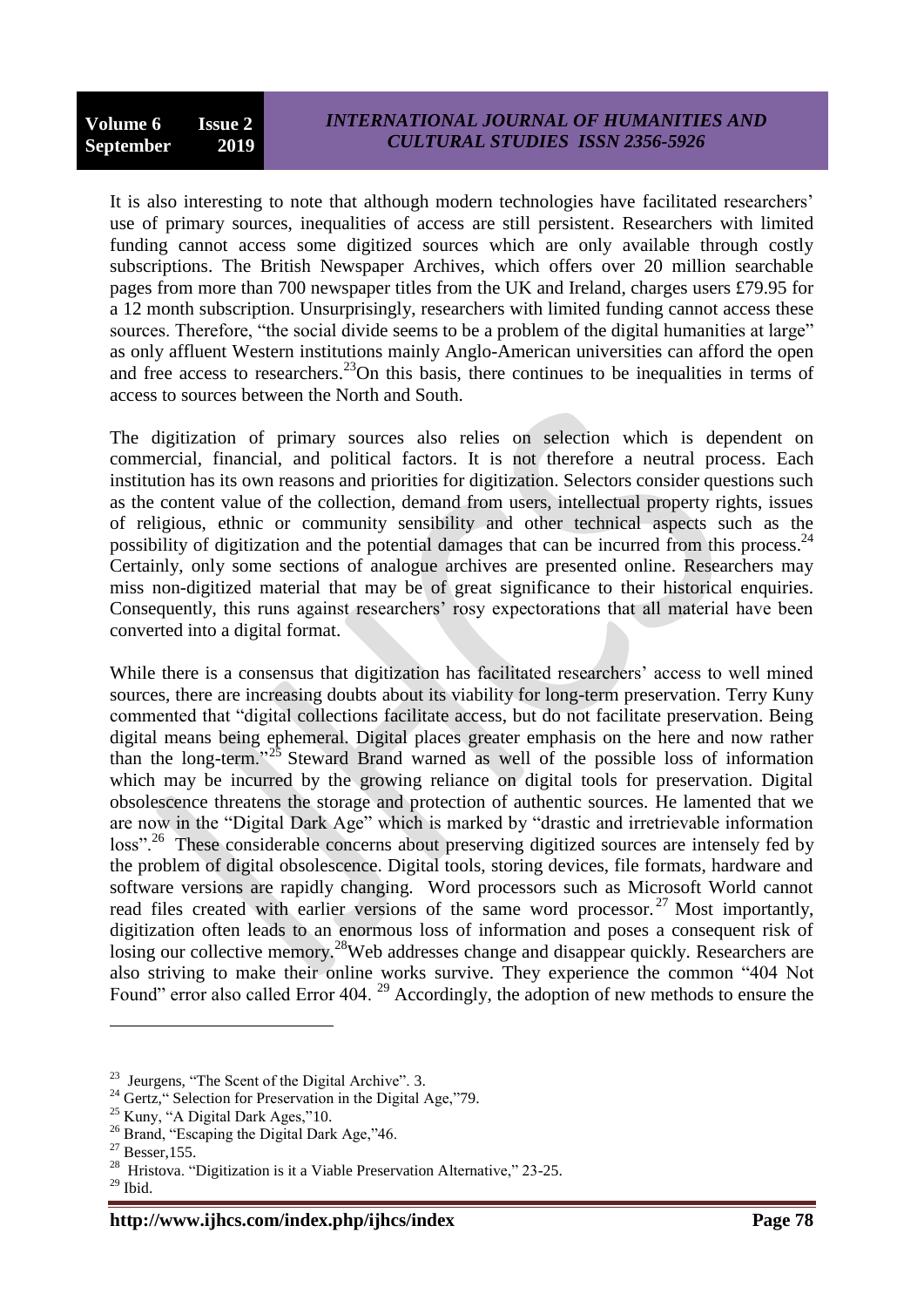preservation of digitized sources for long-term access came to be seen an urgent need. <sup>30</sup>We can identify three popular preservation strategies: emulation,  $31$  information migration,  $32$  and encapsulation.<sup>33</sup>The viability of these preservation techniques is still however debatable.<sup>34</sup>

Conducting historical research with digitized resources raises also considerable concerns about a possible loss of sources' authenticity. The latter is defined as the "quantity in a thing of being what it is claimed to be (valid, real, and genuine) verified in archives and special collections through an investigative process known as authentication".<sup>35</sup> In the absence of the original source, it is difficult to determine the trustworthiness and truthfulness of digitized sources. Wendy Duff pointed out that "as records migrate from a stable paper reality to an intangible electronic existence, their physical attributes, vital for establishing the authenticity and reliability of the evidence they contain are threatened."<sup>36</sup> Digital files are unstable and therefore can be easily altered and falsified. Such loss of authenticity can be caused by errors and losses during the process of digitization. External and internal attacks on items, such as those by hackers, malicious attacks, and financial problems can all have a negative effect on the authenticity of digitized materials.<sup>37</sup> Some digital reproductions are of poor quality. They can be blurry or marked and the researcher cannot determine if this is the outcome of a poor scanner or a truthful representation of the original material.<sup>38</sup> A good example is Google's digitized books. These are often laden with errors such as dark spots, food stains, and images of scanner operators' hands covering table of contents. <sup>39</sup> Moreover, some pages can be missed in scanning and metadata can be imputed incorrectly.<sup>40</sup> This explains archivists' reliance on expert researchers to come to terms with and correct processing errors.<sup>41</sup>This poor quality of some digitized sources can be deeply frustrating for history researchers.

It is also interesting to point out that the increasing reliance on digital tools is a direct challenge to the practice of digging around in archives through dust-covered files which is part of the historian's art. The long hours spent in the archives, the irresistible lure of original archival collections, the marvelous feeling and smelling of dust is part and parcel of the physical encounter with original documents which endows historical research with a unique charm. Helen McCarthy explained that:

 $\overline{a}$ 

 $40$  Ibid.

<sup>&</sup>lt;sup>30</sup> Besser, "Digital Longevity,"156.

<sup>&</sup>lt;sup>31</sup> Emulation relies on the creation of new software that can emulate or imitate older software and hardware in order to preserve their functionality.

<sup>&</sup>lt;sup>32</sup> Information migration is the transfer of data from one file format to another, for example from Word to Pdf. See Shanker et al, "Strategies and Techniques for Preservation,"323.

<sup>&</sup>lt;sup>33</sup> Encapsulation hinges on placing together digital objects and data along with everything else that is needed to access that object : See Jayant Deshpande . "Digital Preservation ,"27.

<sup>35</sup> Manžuch, "Ethical Issues In Digitization,"9.

<sup>&</sup>lt;sup>36</sup>Duff, "EnsuringthePreservationofReliableEvidence,"29.

 $37$ Routhier , "Digitization and digital preservation," 6

<sup>38</sup> McCracken, Krista. " Archival Digitization", 2014.

<sup>39</sup>Ibid.

 $41$  Ibid.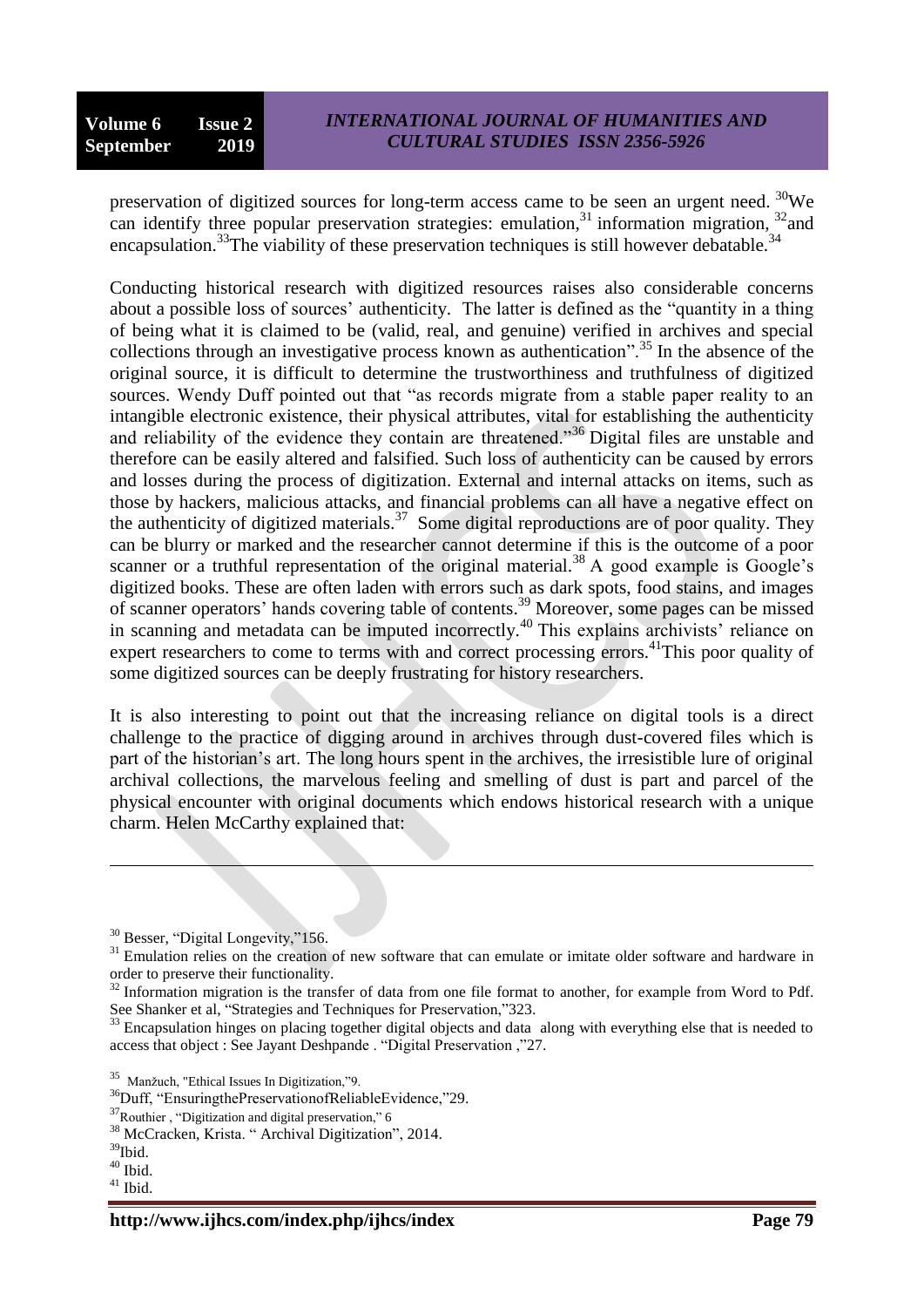The materiality of the primary source is part of the culture of historical research: rummaging through dust-covered files, turning the decomposing pages of thick-bound volumes, removing rusty paperclips, perusing bundles tied with ancient string it's all part of the voyage of discovery into the past which drew most of us to our careers as historians.<sup>42</sup>

The question of digital literacy looms large in current debates about the potentials and pitfalls of doing history in the digital age. Many history researchers are still not adept enough in advanced digital search techniques. Toni Weller remarked that concentration on technology and digital tools may be alienating to more traditional historians.<sup>43</sup> This is mainly due to the fact that Knowledge of digital tools for historical analysis has not become very widespread. This implies that the use of digital tools is still basic: Google searches and the use of digitized primary and secondary sources.<sup>44</sup> Some institutions have been aware of the pressing need to promote researchers' digital literacy. For instance, The Institution of Historical Research (IHR) offers free online access for researchers to improve their use of complex digital tools. Topics covered include visualization, linked data and cloud computing and the more extensive training for semantic markup and text mining. The main aim of the courses is to enable historians to better analyze and present their research in novel ways.

This paper explored the opportunities and challenges which the digital age has brought to historical research. It revealed that history researchers are reaping the benefits of an unprecedented access to a wealth of digitized sources. This large amount of freely available sources is commonly praised as the most important advantage of conducting historical research in the digital age. The ease of access to sources has made historical research more appealing to an increasing number of researchers. However, this ubiquitous reliance on digitized material is problematic. The loss of sources' original context, inequalities of access, the subjective nature of the selection process, the authenticity, longevity, and poor quality of digitized material continue to be a serious cause for concern. Some history researchers still prefer working with dust-covered files and have limited knowledge of digital tools. More attention needs to be paid to these obvious limitations in order to enhance the new possibilities of the digital turn.

<sup>42</sup> McCarthy, Helen. "Political History in the Digital Age,"1.

<sup>43</sup> Weller, *History in the Digital Age,i*.

<sup>&</sup>lt;sup>44</sup> Gibbs, Fred, and Trevor Owens, "Building Better Digital Humanities Tools,"1-14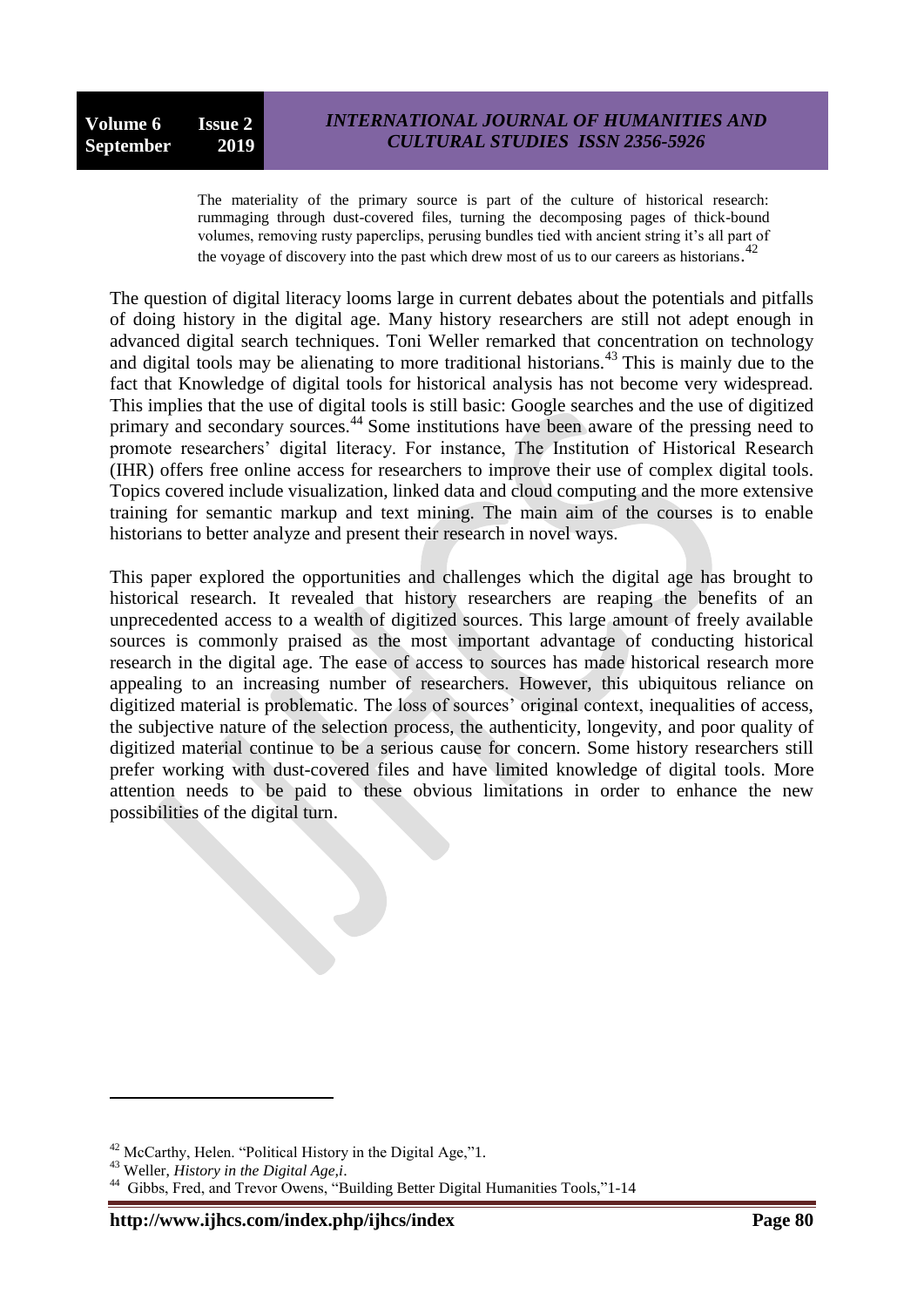#### **Works Cited**

- Besser,Howard. "Digital Longevity," in *Handbook for Digital Projects: A Management Tool for Preservation and Access*, ed. Maxine Sitts .Andover Mass: Northeast Document Conservation Center, 2000, 155-166.
- Brand, Stewart. "Escaping the Digital Dark Age."Library Journal 124, no2 (1999):46-49, accessed Feb 15, 2018, <https://eric.ed.gov/?id=EJ584182>

Brewster, Kahle, and Ana Pareo Vadillo. "The Internet Archive: An Interview."*Interdisciplinary Studies in the Long Nineteenth Century* 21 (2015), accessed March 13, 2018,

[https://www.researchgate.net/publication/307803400\\_The\\_Internet\\_Archive\\_An\\_Interv](https://www.researchgate.net/publication/307803400_The_Internet_Archive_An_Interview_with_Brewster_Kahle) [iew\\_with\\_Brewster\\_Kahle](https://www.researchgate.net/publication/307803400_The_Internet_Archive_An_Interview_with_Brewster_Kahle)

- Chan, Leslie. "Open Access: Promises and Challenges of Scholarship in the Digital Age."*Academic Matters (May 2009), accessed March 13, 2018[,https://academicmatters.ca/2009/05/open-access-promises-and-challenges-of](https://academicmatters.ca/2009/05/open-access-promises-and-challenges-of-scholarship-in-the-digital-age/)[scholarship-in-the-digital-age/](https://academicmatters.ca/2009/05/open-access-promises-and-challenges-of-scholarship-in-the-digital-age/)*
- Cohen, Daniel J, and Roy Rosenweig. *Digital History: A Guide to Gathering, Preserving the Past on the Web.* Philadelphia: University of Pennsylvania Press, 2006.
- Conway, Paul. "Preservation in the Digital World."Washington, DC: Commission on Preservation and Access, 1996, accessed March 14, 2018, <https://www.clir.org/pubs/reports/conway2/index/>
- Cox, Richard J. "Machines in the Archives: Technology and the Coming Transformation of Archival Reference."*FirstMonday*12,no11(November2007),accessedMarch10,2018 <http://firstmonday.org/article/view/2029/1894>
- Deshpande, Jayant . "Digital Preservation in Library." *International Journal of Library and Information* Science 5.no.2(2016):25-29,accessedMarch23,2018, [http://www.iaeme.com/MasterAdmin/uploadfolder/IJLIS\\_05\\_02\\_004/IJLIS\\_05\\_02\\_004](http://www.iaeme.com/MasterAdmin/uploadfolder/IJLIS_05_02_004/IJLIS_05_02_004.pdf) [.pdf](http://www.iaeme.com/MasterAdmin/uploadfolder/IJLIS_05_02_004/IJLIS_05_02_004.pdf)
- Drexler,Kenneth, and Mark F. Hall. "Primary Documents in American History." The Library of Congress. Web Guides, accessed March 12, 2018, <https://www.loc.gov/rr/program/bib/ourdocs/index.html>
- Duff, Wendy. "Ensuring the Preservation of Reliable Evidence: A research Project Funded by the NHPRC." *Archiivaria*42(1996):28-45,accessedMarch3,2018, <https://archivaria.ca/index.php/archivaria/article/viewFile/12152/13156>
- Fisher, Andrey. "The Library of Congress by the Numbers in 2015." *Library of Congress*. Feb 1 2016, accessed March 20, 2018,[.https://www.loc.gov/item/prn-16-023/the-library-of](https://www.loc.gov/item/prn-16-023/the-library-of-congress-by-the-numbers-in-2015/2016-02-01/)[congress-by-the-numbers-in-2015/2016-02-01/](https://www.loc.gov/item/prn-16-023/the-library-of-congress-by-the-numbers-in-2015/2016-02-01/)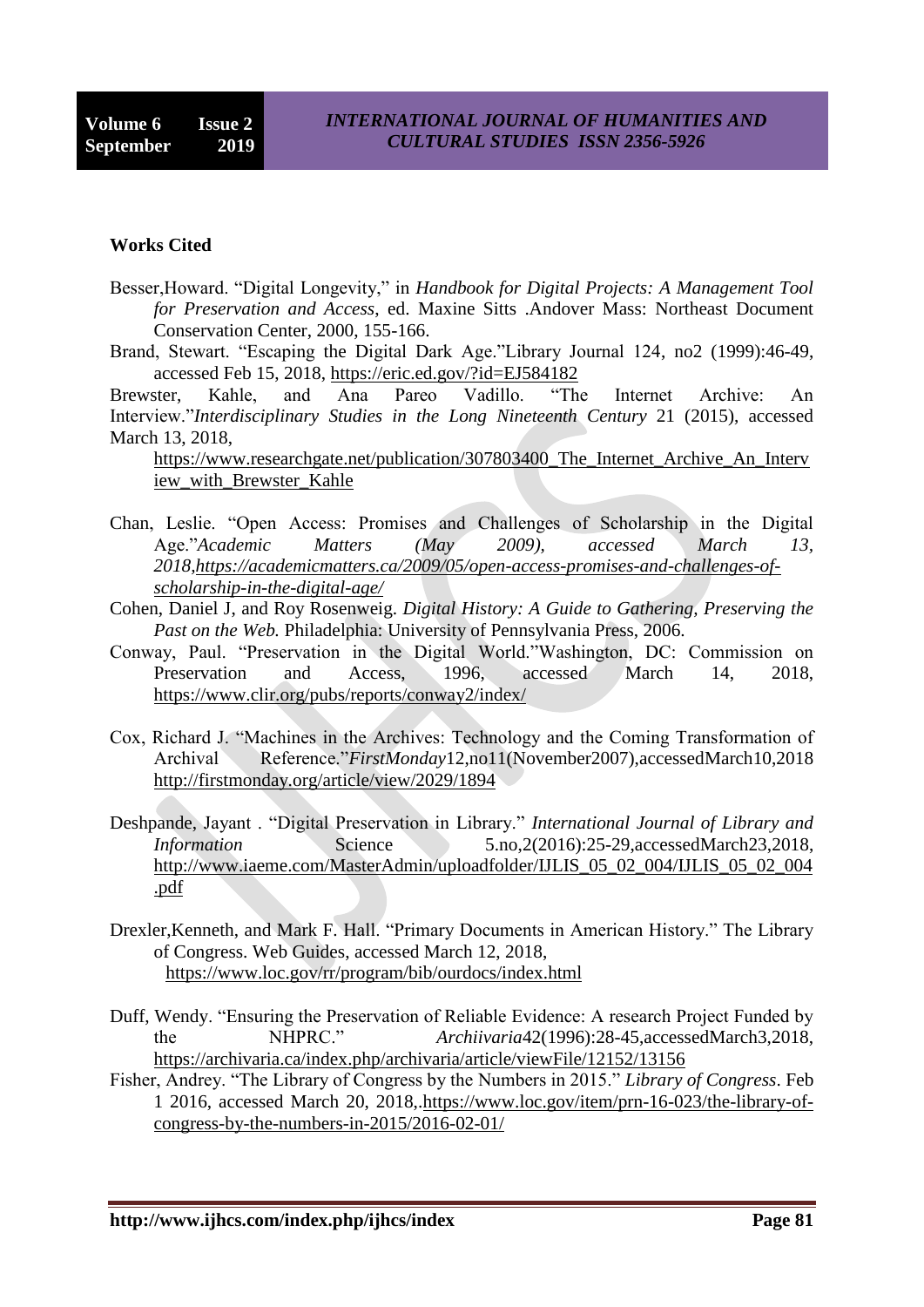# *INTERNATIONAL JOURNAL OF HUMANITIES AND CULTURAL STUDIES ISSN 2356-5926*

- Gertz, Janet. "Selection for Preservation in the Digital Age." *Library Resources and Technical Issues* 44,no2 (April2000):977-104,accessedMarch15,2018, <https://journals.ala.org/index.php/lrts/article/view/5012/6066>
- Gibbs, Fred, and Trevor Owens."Building Better Digital Humanities Tools: Toward Broader Audiences andUser-Centered Designs."*Digital Humanities Quaterly* 6, no 2(2012):1-14, accessed March4, 2018, <http://www.digitalhumanities.org/dhq/vol/6/2/000136/000136.html>
- Hristova, Runuyana . "Digitization is it a Viable Preservation Alternative?" BOBCATSSS 20<sup>th</sup> International Conference,Amsterdam,theNetherlands,23-25,2012, [https://www.ideals.illinois.edu/bitstream/handle/2142/44873/bobcatsss2012](https://www.ideals.illinois.edu/bitstream/handle/2142/44873/bobcatsss2012-digitization-preservation-rhristova-fv.pdf?sequence=2) [digitization-preservation-rhristova-fv.pdf?sequence=2](https://www.ideals.illinois.edu/bitstream/handle/2142/44873/bobcatsss2012-digitization-preservation-rhristova-fv.pdf?sequence=2)
- Jeurgens, Charles . "The Scent of the Digital Archive". *BMGN. Low Countries Historical Review* 128, no 4 (2013): 30-54, accessed March 16, 2018, [https://www.bmgn](https://www.bmgn-lchr.nl/articles/abstract/10.18352/bmgn-lchr.9348/)[lchr.nl/articles/abstract/10.18352/bmgn-lchr.9348/](https://www.bmgn-lchr.nl/articles/abstract/10.18352/bmgn-lchr.9348/)
- Jones ,Edgar. "Google Books as a General Research Collection."*Library Resources and Technical Services* 54. no2 (April 2010): 77-89, accessed Feb 28, 2018,

[https://www.researchgate.net/publication/271259822\\_Google\\_Books\\_as\\_a\\_General\\_Re](https://www.researchgate.net/publication/271259822_Google_Books_as_a_General_Research_Collection) search Collection

- Langan, Jessica. "The Use of Primary Source Material in Academic Research: A View from Cambridge Archive Editions."Comparative Politics3, no20(2015):60-64, accessed Feb 25,2018, <http://www.lawinfo.ru/assets/images/statiyi/SP-2015-3-6.pdf>
- Lee, Christopher A. "A framework for Contextual Information in Digital Collections". *Journal of Documentation* 67,no 1 (Jan 2011):95-143, accessed March 14, 2018, <https://ils.unc.edu/callee/p95-lee.pdf>
- Maidenberg, Klara. "The Race to Create a Digital Library: Google Books vs The Open Content Alliance.".TSpace (2008), accessed Feb 28, 2018, <https://tspace.library.utoronto.ca/handle/1807/43826>
- Manžuch, Zinaida. "Ethical Issues In Digitization Of Cultural Heritage." *Journal of Contemporary Archival Studies* 4.no 4(2017):1-18, accessed March 16, 2018[,https://elischolar.library.yale.edu/jcas/vol4/iss2/4/](https://elischolar.library.yale.edu/jcas/vol4/iss2/4/)
- McCarthy, Helen. "Political History in the Digital Age: The Challenges of Archiving and Analyzing Born Digital sources."Impact of Social Sciences Blog, LSE Research Online, 31 March, 2016.<http://activehistory.ca/2014/01/archival-digitization-and-the-struggle/>

Miller, William, and Rita Pellew. *The Googlization of Libraries*. New York: Routledge, 2009.

- Moss, Michael, and Barbara Endicott Popovsky. *Is Digtal Different? How Information, Capture and Preservation and Discovery are being Transformed.* London: Facet Publishing, 2015.
- Mussel, James. Review of ProQuest Histororical Newspapers. *Reviews in History* (2011), accessed March 23, 2018, <http://www.history.ac.uk/reviews/review/1096>